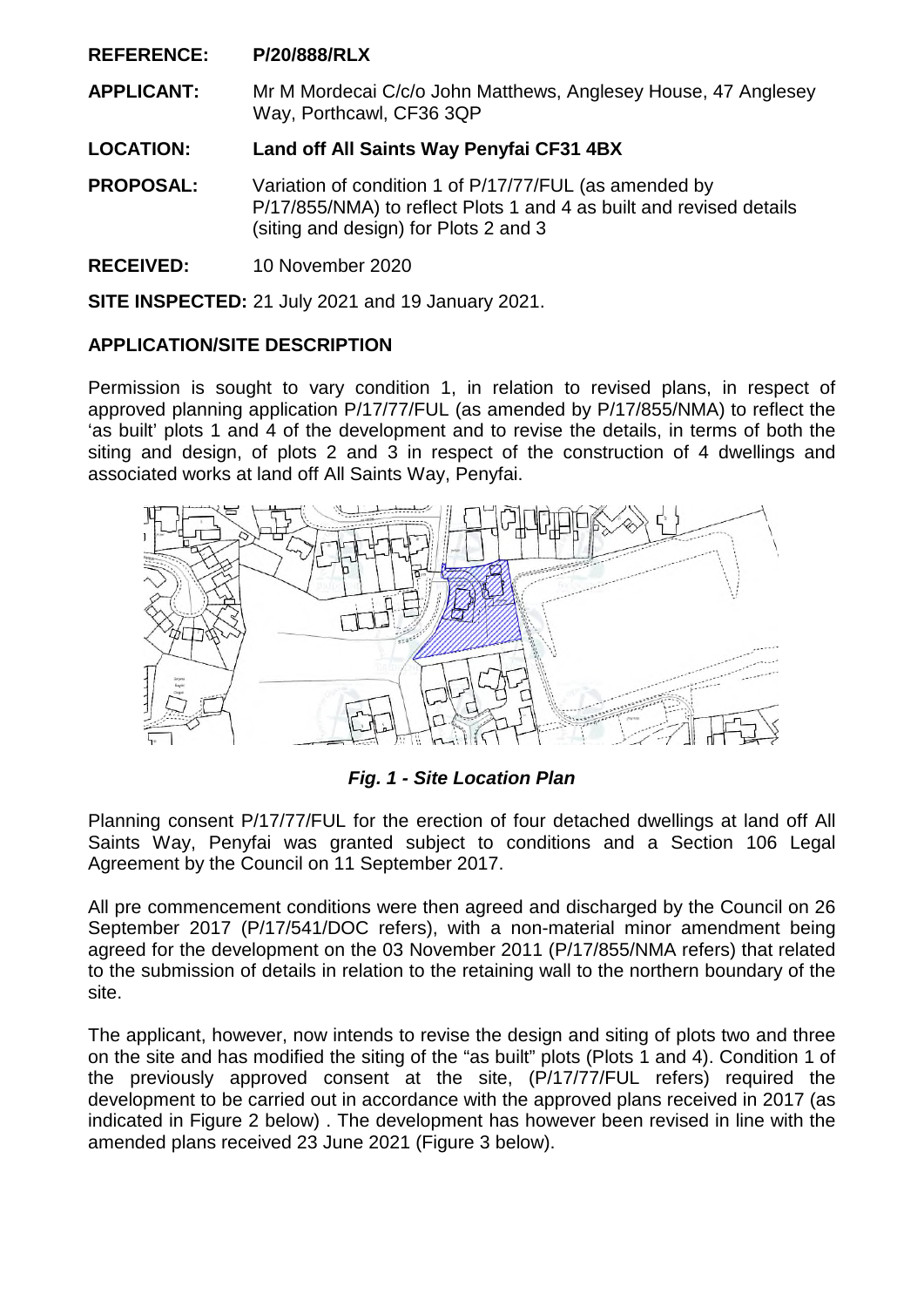

*Fig. 2 – Previously Approved plans (P/17/77/FUL & P/17/855/NMA refer)* 

I. F.



Fig. 3 - Proposed revised layout that consent is now sought - (hatched areas **indicate siting of previously approved dwellings on the site)**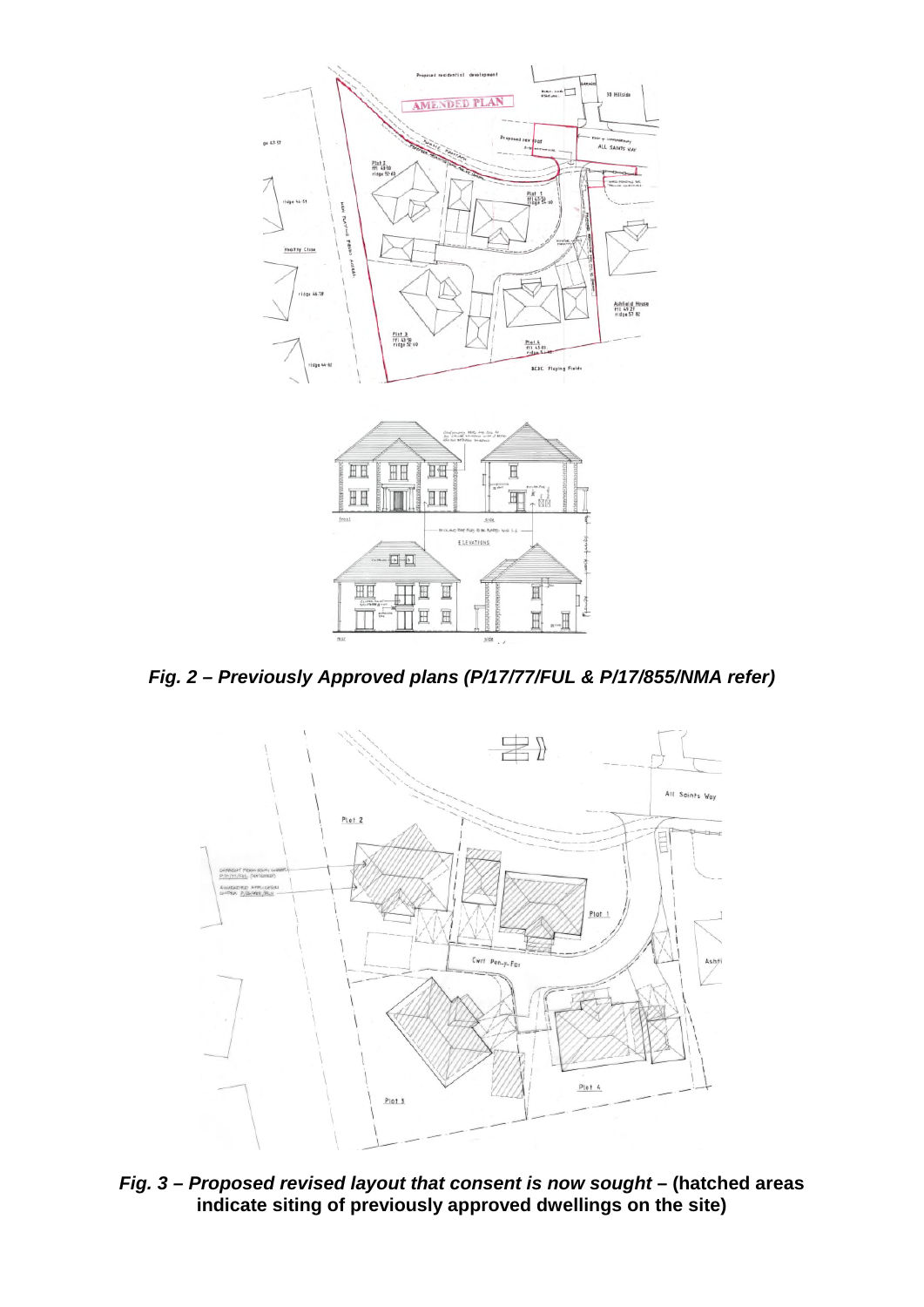Whilst 4 large dwellings of a detached nature with 5 bedrooms each are still being proposed, key differences between the previously consented development and the proposed scheme, include:

- The slight re-siting of the two plots built on site, including the repositioning of the side garages.
- The removal of the detached garages associated with plots 2 and 3 (yet to be built on site).
- The reorientation of plot 2 and the re-design of the house style (split level type design to integrate with the slope of the site). The revised plot two dwelling measuring 14.4m by 8.6m (with additional front porch structure) and approximately 10.1m in height.
- The enlargement of the plot 3 dwelling and the re-design of the house type to integrate with the sloping topography of the application site. The overall ridge height of plot 3 as viewed on the site reducing by approximately 1.37m. The previously approved dwelling measured 12.3m by 9.4m by 9.3m in height with the proposed dwelling measuring 14.4m by 9.7m by 10.1m in height (facing rear).









Plot 3 – new elevations



*Fig. 4 – New house styles being proposed for plots 1 & 4 (identical ) and plots 2 and 3 at the development site* 

This Section 73 application therefore seeks to amend condition 1 of consent P/17/77/FUL (as amended under P/17/855/NMA) to substitute the approved plans for the development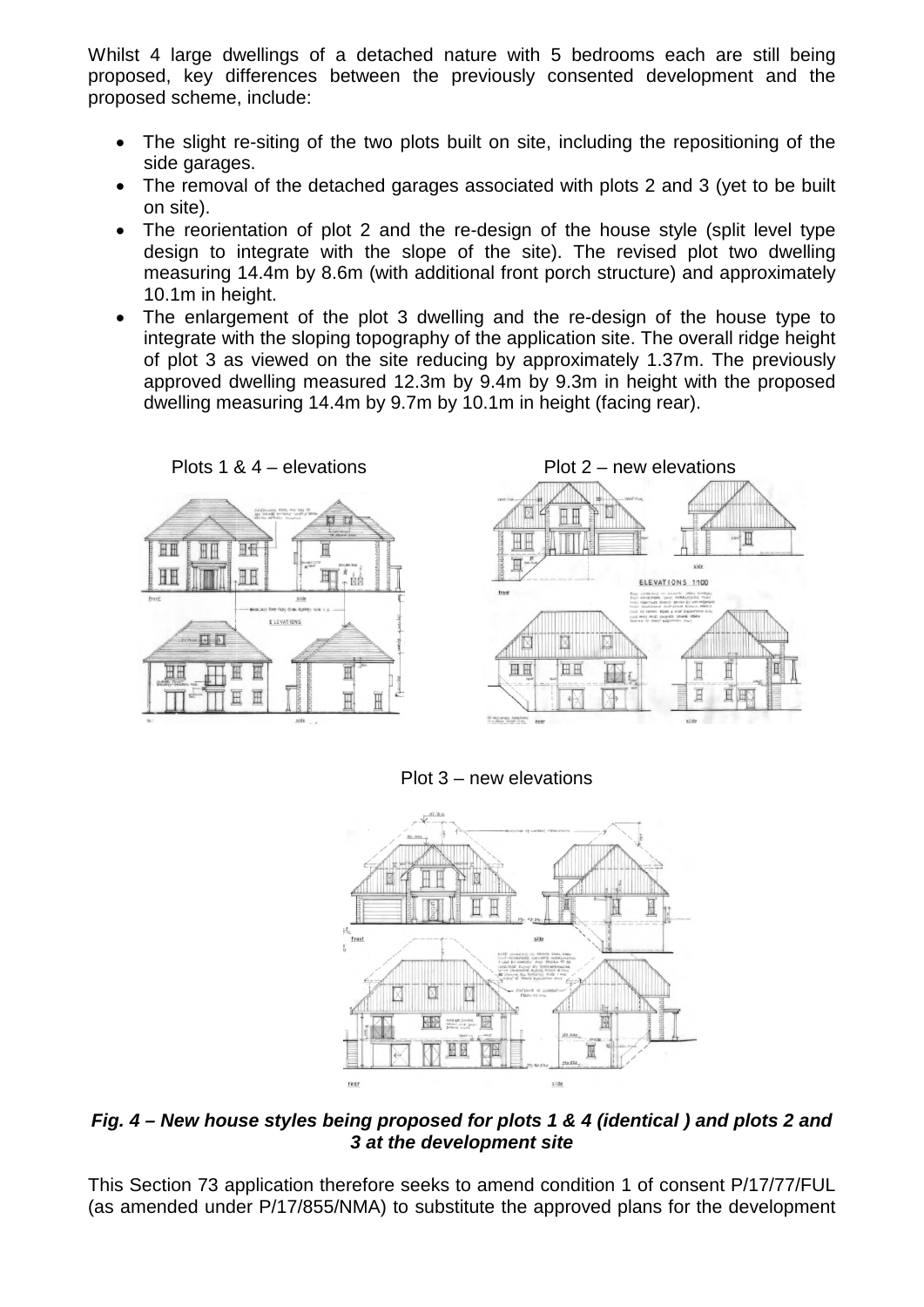and reconcile changes to the site layout, of both the two 'as built' dwellings on the site and design changes to the two additional dwellings previously approved.

## **SITE DESCRIPTION**

The site is located towards the north of Clos Iechyd (Healthy Close) and the south of All Saints Way, within the built up area of Penyfai. At the time of the site inspections (undertaken 19 January 2021 and 21 July 2021) two of the dwelling plots had been developed on the site with the remaining, southern aspect of the site being undeveloped. The site is generally sloping in nature, noticeably rising from south to north.

There is a playing field located directly to the east of the site with the area of land towards the west of the site currently being significantly developed for residential purposes (Morganstone Development). A Public Footpath No 29 Newcastle Higher linking All Saints way to the Cavendish Parc estate lies directly to the west of the application site. Immediately to the south of the site an access route to the playing fields (currently secured off and overgrown) offsets the boundaries of the site from the rear gardens and rear elevations of detached properties situated along Healthy Close.





*Fig. 5 – Photographs of the application site* 

# **RELEVANT HISTORY**

P/17/855/NMA - Non material amendment to P/17/77/FUL - retaining wall height plus additional retaining wall section – Agreed 03 November 2017

P/17/541/DOC - Approval of details for conditions 2, 3, 4, 5, 6, 8, 10, 11, 15 & 16 of P/17/77/FUL - Agreed 26 September 2017

P/17/77/FUL - Residential development comprising 4no. detached dwellings – Granted 11 September 2017.

P/14/388/FUL – Residential Development Comprising 4 No. Detached Dwellings & Associated Services – Resolution to grant although signing of S106 never undertaken.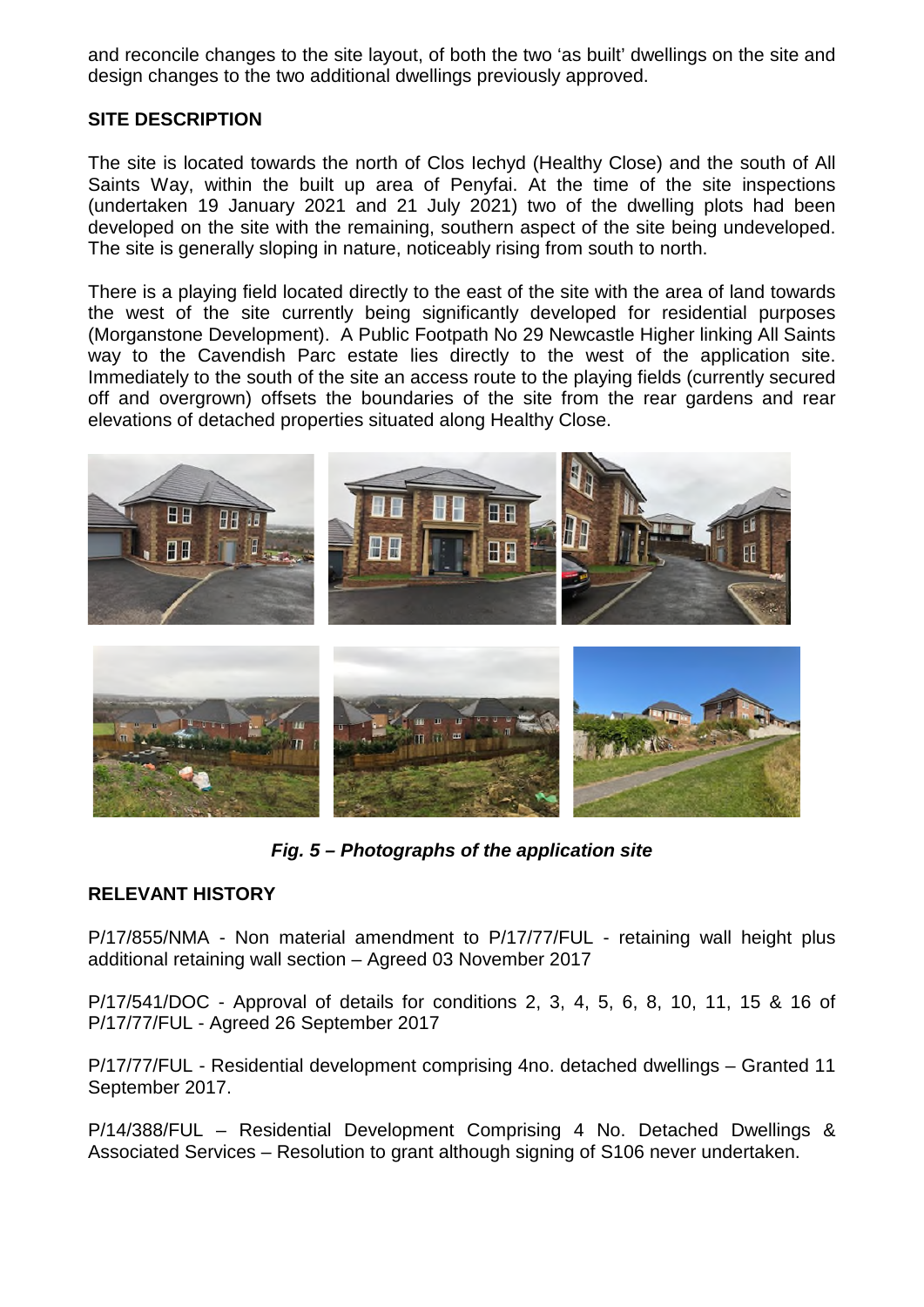### **PUBLICITY**

The application has been advertised on site. Neighbours have been notified of the receipt of the application. The period allowed for response to consultations/publicity expired on 14 July 2021 (second consultation period).

## **CONSULTATION RESPONSES**

Welsh Water Developer Services - No objection (advisory notes recommended).

Transportation Officer (Highways) - No objection.

Drainage Officer - No objection.

Newcastle Higher Community Council - No comments received on the application.

Rights of Way Team - No objection.

## **REPRESENTATIONS RECEIVED**

The owner/occupiers of properties within Cwrt Penyfai the development site itself (the applicant) supports the scheme.

The owners/occupiers of 2, 3, 4, 5 and 6 Clos Iechyd/Healthy Close have objected to the scheme. The objections raised are summarised as follows:

### **Condition of the ongoing build site**

Poor condition of site with no regard to health and safety - the building materials have been left to rot in the area when unused and the site has become not only a hazard to all living around them but unsightly and unkempt.

Broken fencing allows access to the building site.

Vermin/rats in the area as a result of the development.

## **Residential Amenity Impact**

Negative impact on houses below – the scheme will overlook the existing properties that will be left with no privacy (Healthy Close).

The buildings should not be built any higher.

The height of the proposed development will significantly impact on the day light into the existing neighbouring plots along Healthy Close.

The applicant intends to raise the ground levels for these properties to be built on.

Unreasonable development that is very imposing on existing properties along Healthy Close.

Health and safety implications should the structure become faulty due to the severity of the elevated position.

Ongoing concerns of the safety of the site as there is nothing stopping any vehicle tipping over the edge as the developer only has a temporary mesh there.

#### **Visual Impact**

The height of the proposed development is not in keeping with all other developments on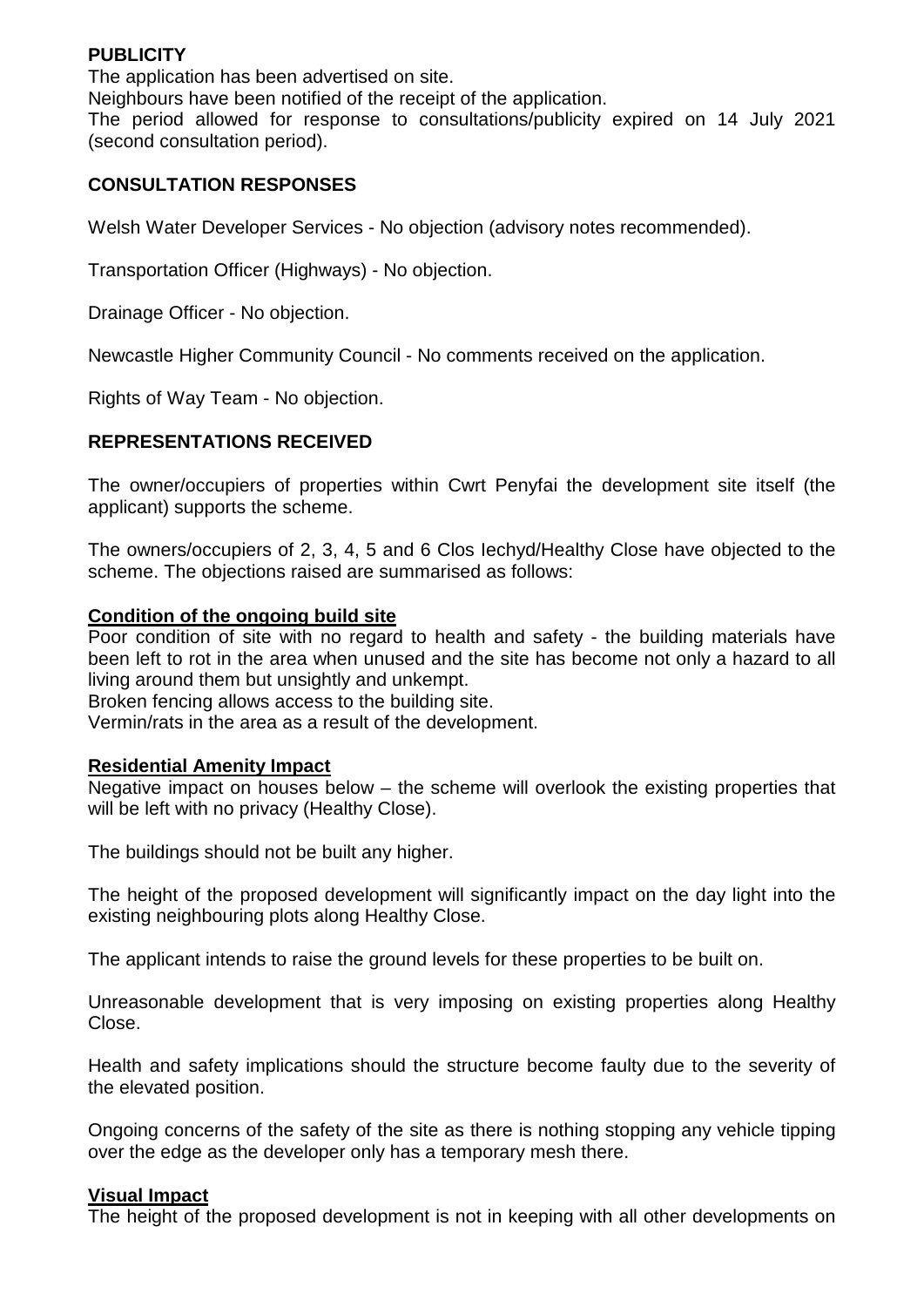the same hill as they are built at a gradient in the hill not built up on top of the land.

Clearly this proposed development has been badly designed on a hillside that should never have been built on at all, moreover it was never intended to be built on when it was sold to the applicant in 2008.

#### **Drainage**

The land in neighbouring gardens is continually soaked/flooded due to the poor drainage the developer has used and this is causing damage to neighbouring properties. Everyone lives on a gradient in the area but nothing like the one proposed for the new development.

### **Other Matters**

Loss of wildlife

People viewing the plots cannot manoeuvre their vehicles.

When purchasing a neighbouring plot, it was advised the land was under covenant and would never be built on. This appears to be misleading which is so disappointing. The need for new housing is recognised but this should not be at the detriment to the existing houses in Healthy Close (Clos Iechyd).

## **COMMENTS ON REPRESENTATIONS RECEIVED**

### **Condition of the ongoing build site**

The condition and status of the development site has been acknowledged and with any development site a degree of general disruption and noticeable workings is inevitable although this is not a material reason to refuse the planning application.

## **Residential Amenity Impact**

The impact of the scheme on the residential properties to the south of the site along Healthy Close does require careful consideration in this instance. However, with due regard to the planning history of the site whereby similar schemes have been previously granted at the site, the retained offset from the most southerly plots to the rear garden spaces and rear elevations of properties along Healthy Close, and the fact the new development is sited to the north of the objector's properties and would not seriously impact light levels currently being received by these existing properties, on balance, the revised proposal is considered acceptable in respect of the impact on residential amenity levels currently enjoyed in the area.

The revised scheme does mark the enlargement in width of plots 2 and 3 at the site (most southerly plots) although the ridge height of the properties as viewed from below has been reduced with the properties now better relating and integrating with the sloping topography of the site. The side elevation of the new plot 2 dwelling (the closest building to Healthy Close) would be in excess of  $19.5 - 20$ m from the main rear elevations of the existing properties and is therefore unlikely to unreasonably dominate the outlook of the existing properties. There are a number of narrow side windows proposed within the south facing elevation of plot 2 but a recommended condition would ensure these are obscurely glazed to prevent any direct overlooking from the dwelling. Plot 3 would be sited in excess of 21m from the nearest neighbouring dwelling along Healthy Close and, therefore, is unlikely to dominate the outlook or adversely overlook this property, particularly when compared to the previously approved scheme at the site that would have a comparable relationship to the existing properties as the development now being proposed.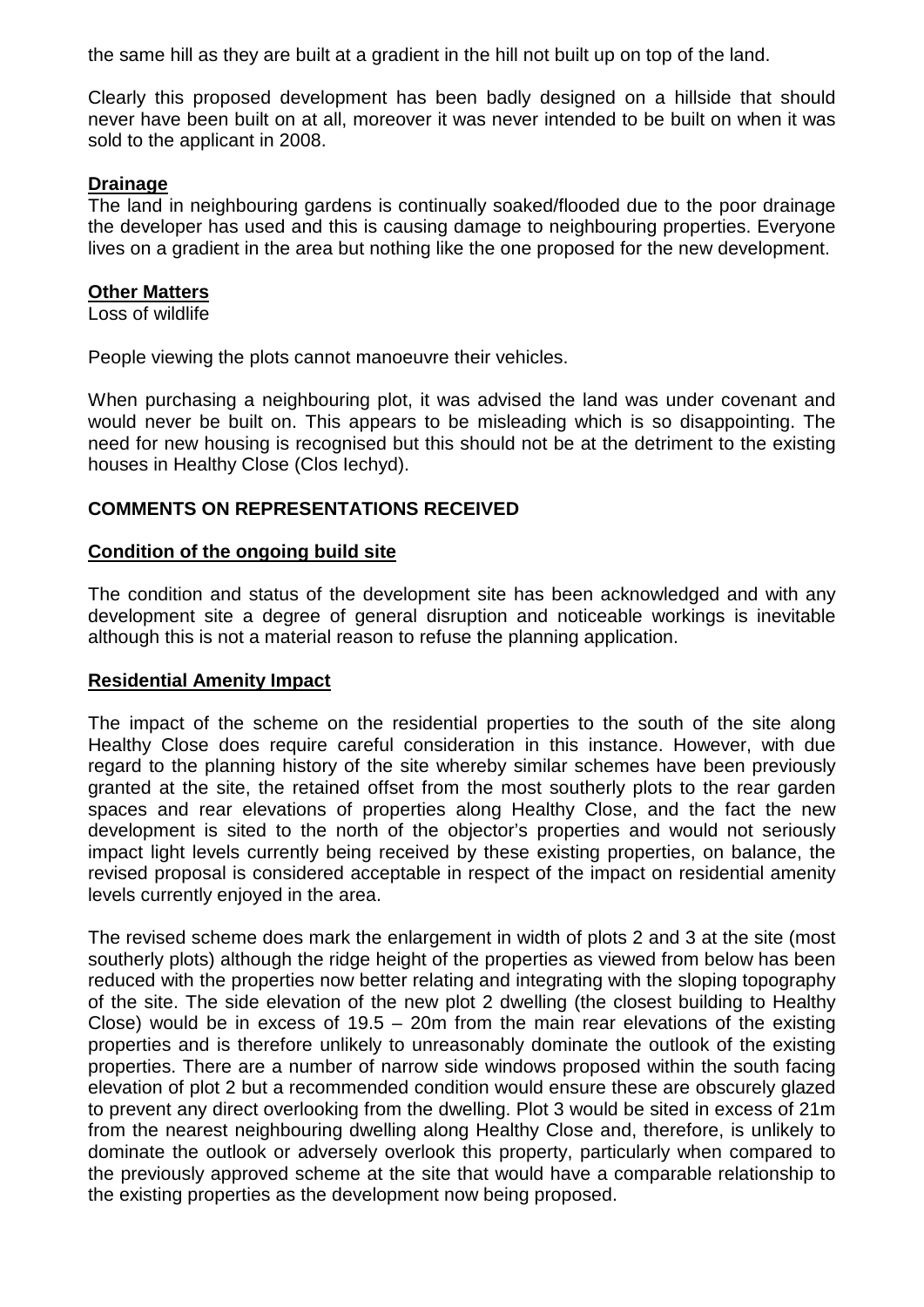# **Visual Impact**

The design and appearance of the development is not considered so obtrusive or alien to the locality to warrant a recommendation to refuse the scheme in this respect. Large detached dwellings built on sloping sites are a characteristic feature of the area and the scheme is not so significantly different to the earlier approved development to have an adverse impact on the character and appearance of the area.

## **Drainage**

The Council's Drainage Officer has carefully assessed the proposal and raised no objection against the application advising the submitted information is satisfactory for the development.

#### **Other Matters**

The applicant has erected two dwellings at the site and given the current characteristics of the development site the revised proposal raises no serious loss of wildlife concerns.

In terms of parking and highway safety, the Council's Highway Officer, has raised no objections against the application.

Restrictive covenants are a private matter outside of the planning process.

### **PLANNING POLICIES**

#### Local Policies

The Development Plan for the area comprises of the Bridgend Local Development Plan 2006 - 2021 which was formally adopted by the Council in September 2013 and within which the following policies are of relevance:

- Policy SP1 Regeneration Led Development
- Policy SP2 Design and Sustainable Place Making
- Policy COM3 Residential Re-Use of a Building or Land
- Policy PLA1 Settlement Hierarchy and Urban Management
- Policy PLA11 Parking Standards
- Policy ENV6 Nature Conservation
- Policy ENV7 Natural Resource Protection and Public Health

#### Supplementary Planning Guidance

- SPG02: Householder Development
- SPG08: Residential Development
- SPG17: Parking Standards
- SPG19: Biodiversity and Development: A Green Infrastructure Approach

#### National Planning Policy

National planning guidance in the form of Future Wales – the National Plan 2040 (February 2021) and Planning Policy Wales (Edition 11, February 2021) (PPW) are of relevance to the determination of this application.

Paragraph 1.30 of PPW confirms that… *'Development management is the positive and proactive approach to shaping, considering, determining and delivering development proposals through the process of deciding planning applications'.*

*All development decisions…should seek to contribute towards the making of sustainable*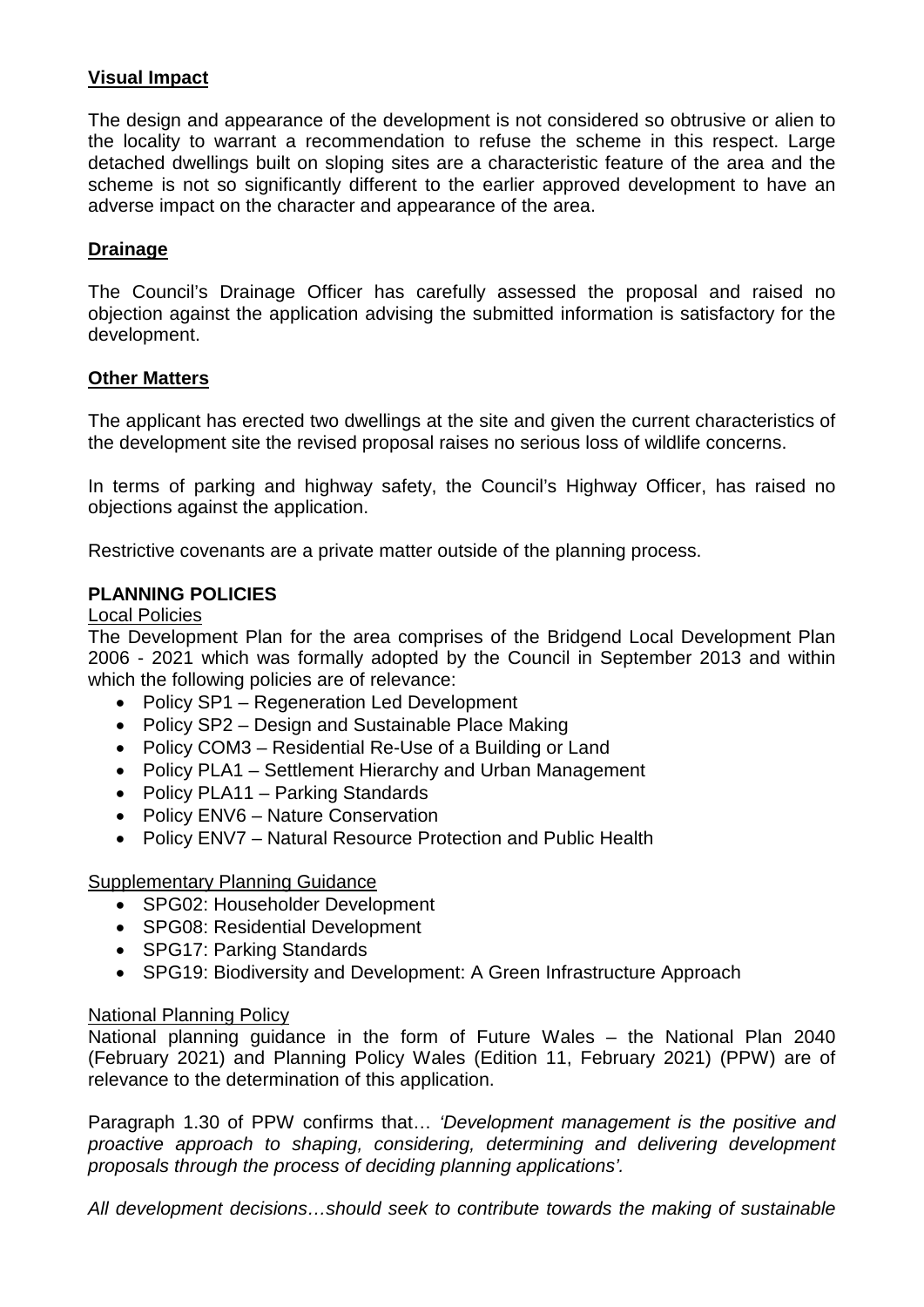*places and improved well-being.* (Paragraph 2.2 of PPW refers)

*The planning system should create sustainable places which are attractive, sociable, accessible, active, secure, welcoming, healthy and friendly. Development proposals should create the conditions to bring people together, making them want to live, work and play in areas with a sense of place and well-being, creating prosperity for all.* (Paragraph 2.3 of PPW refers)

*Placemaking in development decisions happens at all levels and involves considerations at a global scale, including climate change, down to the very local level, such as considering the amenity impact on neighbouring properties and people. (*Paragraph 2.7 of PPW refers*)* 

PPW states at paragraphs 2.22 and 2.23 that the Planning system should *ensure that a post-Covid world has people's well-being at its heart* and that Planners play *a pivotal role…in shaping our society for the future, prioritising placemaking, decarbonisation and well-being. As society emerges from the pandemic the needs of communities must be recognised and the Planning system has a role to play in ensuring development is appropriately located to provide both physical and mental health benefits, improve wellbeing and help to reduce inequality.* 

## Technical Advice Notes:

The Welsh Government has provided additional guidance in the form of Technical Advice Notes. The following are of relevance:

- Technical Advice Note 5 Nature Conservation and Planning (2009).
- Technical Advice Note 12 Design (2016)

# **Well-being of Future Generations Act 2015**

The Well-being of Future Generations Act 2015 imposes a duty on public bodies to carry out sustainable development in accordance with sustainable development principles to act in a manner which seeks to ensure that the needs of the present are met without comprising the ability of future generations to meet their own needs (Section 5).

The well-being goals identified in the act are:

- A prosperous Wales
- A resilient Wales
- A healthier Wales
- A more equal Wales
- A Wales of cohesive communities
- A Wales of vibrant culture and thriving Welsh language
- A globally responsible Wales

The duty has been considered in the assessment of this application. It is considered that there would be no significant or unacceptable impacts upon the achievement of well-being goals/objectives as a result of the proposed development.

## **The Socio Economic Duty**

The Socio Economic Duty (under Part 1, Section 1 of the Equality Act 2010) which came in to force on 31 March 2021, has the overall aim of delivering better outcomes for those who experience socio-economic disadvantage and whilst this is not a strategic decision, the duty has been considered in the assessment of this application.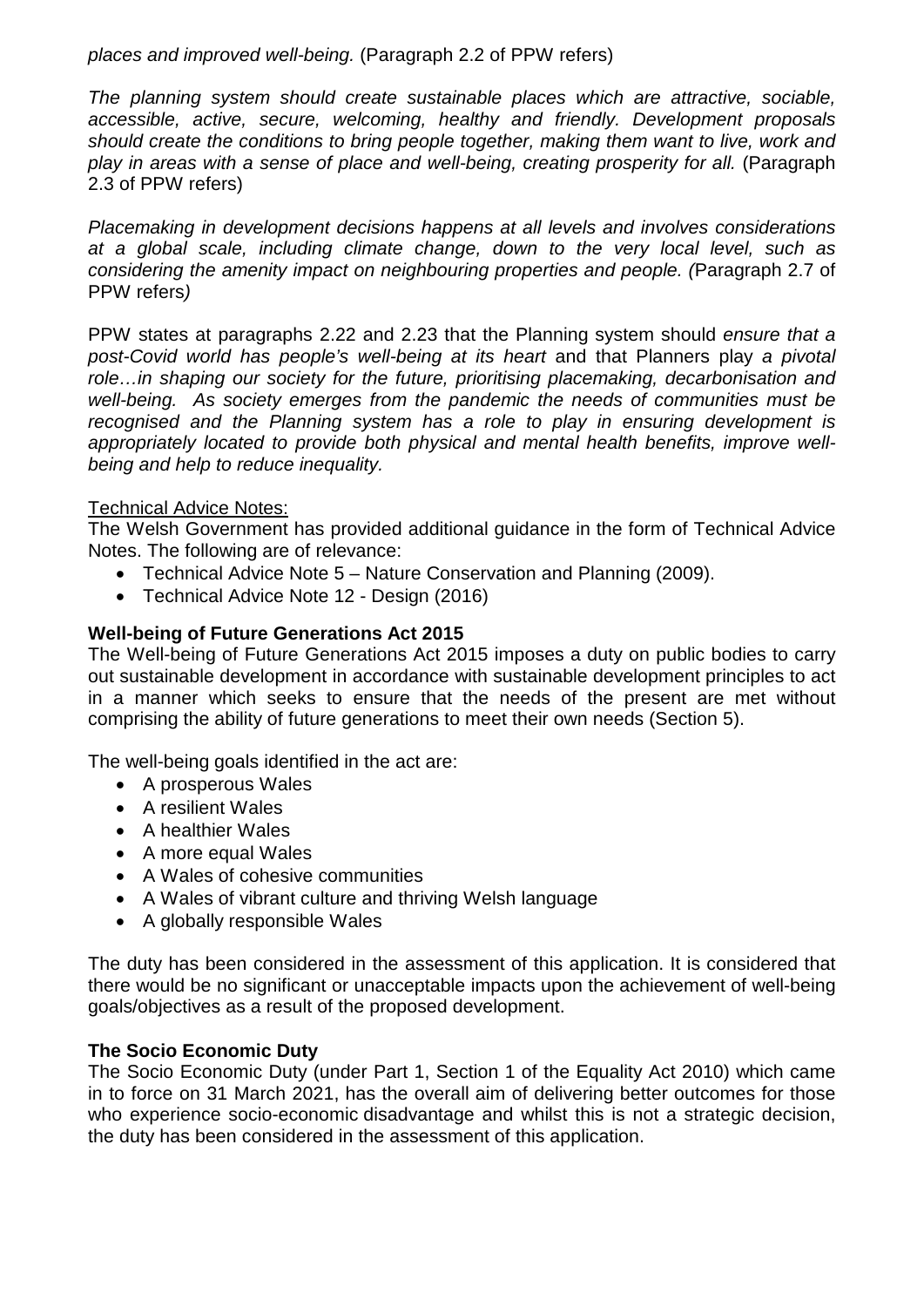### **APPRAISAL**

The application is referred to the Development Control Committee to consider the objections raised by local residents.

The current Section 73 application seeks to vary condition 1 of planning permission P/17/77/FUL to amend the previously approved permission in the form of design revisions to the development. The revisions primarily relate to the slight re-siting of the "as built" plots (Plots 1 and 4) and changes to the style and position of the two plots yet to be developed at the site (plots 2 and 3).

Whilst it is regrettable that the developers have not fully built the development (in part) strictly in accordance with the earlier approved plans, this has been done at their own risk with the planning system allowing the submission of retrospective applications to regularise unauthorised developments.

Section 73 of the Town and Country Planning Act 1990 in particular allows applications to be made for planning permission to develop land without complying with conditions previously imposed on a planning permission i.e. to vary or remove a condition. The current application now needs to be carefully considered with due regard to all the material planning considerations raised including the planning history of the site and the approved application to develop the site (P/17/77/FUL refers).

The application must also be assessed against all relevant policies and guidance. At a local level there has been no major changes in Planning Policy, but since the original decision the Welsh Government has published Planning Policy Wales – Edition 11 which generally requires the Planning system to adopt a placemaking approach to decision making. A plan led approach is still the most effective way to secure sustainable development through the Planning system. Legislation secures a presumption in favour of sustainable development in accordance with the adopted Development Plan which in this case remains the Bridgend Local Development Plan 2013, unless material considerations indicate otherwise.

The current Section 73 application seeks to vary condition 1 of planning permission P/17/77/FUL to amend the previously approved permission in the form of design revisions to the dwelling buildings. Section 73 of the Town and Country Planning Act 1990 provides for applications to be made for planning permission to develop land without complying with conditions previously imposed on a planning permission i.e. to vary or remove a condition.

The Circular on planning conditions (WGC 016/2014) confirms that the Local Planning Authority can grant such permission unconditionally or subject to conditions. The Council can also, however, refuse the application if they decide the original condition(s) should continue. In dealing with applications for the removal/variation of a condition under Section 73, a condition should not be retained unless there are sound and clear reasons for doing so. Where a Section 73 application is granted, it takes effect as a new planning permission.

Condition 1 of the approved consent relates to the list of approved plans for the development. The applicant is seeking to substitute the approved plans for the development with a new set of drawings to reflect the design changes undertaken to the new dwelling buildings.

As highlighted above, the key changes to the scheme now proposed, in comparison to the earlier approved scheme (P/17/77/FUL refers), include: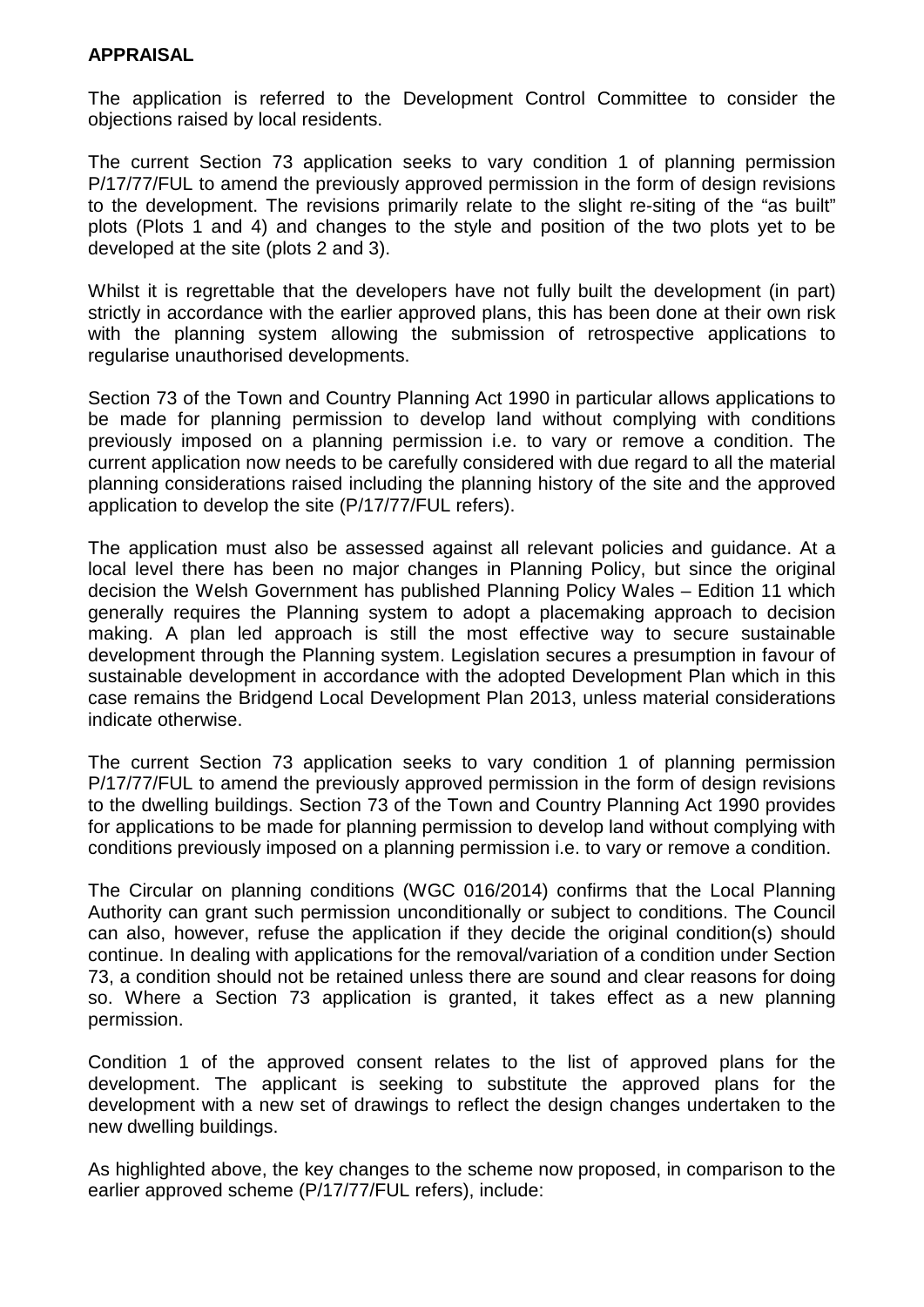- The slight re-siting of the two plots built on site, including the repositioning of the side garages.
- The removal of the detached garages associated with plots 2 and 3 (yet to built on site).
- A lowering of the finished floor level of the more southerly plots to better integrate the new dwellings with the sloping topography of the site – resulting in a ridge height reduction as viewed on site by approximately 1.37m.
- The reorientation of plot 2 and the re-design of the house style.
- The enlargement of the plot 3 dwelling and the re-design of the house type to integrate with the sloping topography of the application site.

## **Principle of the Development**

Planning permission was granted in 2017 (P/17/77/FUL refers) for the erection of four dwellings at the site. This application was considered to comply with Council policy and guidelines and did not raise any in principle objections. Whilst careful regard has been given to the revised design of the development and also to the objector's comments, the scheme is still considered to represent an appropriate and compatible form of development that raises no serious 'in-principle' concerns.

The application site is located within the designated settlement boundary of Penyfai as defined by Policy PLA1 of the Bridgend Local Development Plan (LDP). Policy COM3 of the LDP supports the re-use of land within the urban area for small-scale residential development where no other LDP Policy protects the building or land for an existing or alternative use. There is no specific or restrictive LDP policy associated with the application site. Residential properties largely surround the site, with the residential use of the site already being established given the planning history of the plot. The use of the site for residential purposes does represent a sustainable and compatible use, and therefore residential development is again supported in principle on the site

## **Visual impact of the scheme**

In terms of the visual impact of the development proposal, it is acknowledged that a number of external alterations are proposed/have been undertaken to the design and siting of the dwellings although the general visual impact of the scheme remains largely consistent with the earlier approved scheme with four, large detached dwellings still being proposed at the site.

The site is bounded by large detached properties to the north and south and therefore the scale of the proposed dwellings is considered to be in keeping with the character of the immediate area. It is also considered that the design of the dwellings largely reflects the design of the existing dwelling located to the north of the site known as Ashfield House and that the proposed development would not have a significant adverse impact on the street scene of All Saints Way and the surrounding area due to its lower level location. Arguably, the cul-de-sac style development would appear as a development in its own right and the changes between the earlier approved scheme and the current submission are not so material or visually harmful to warrant the refusal of the planning application in this respect.

Accordingly, it is considered that the proposed development accords with Policy SP2 (2) and SP2 (3) of the Bridgend Local Development Plan 2013.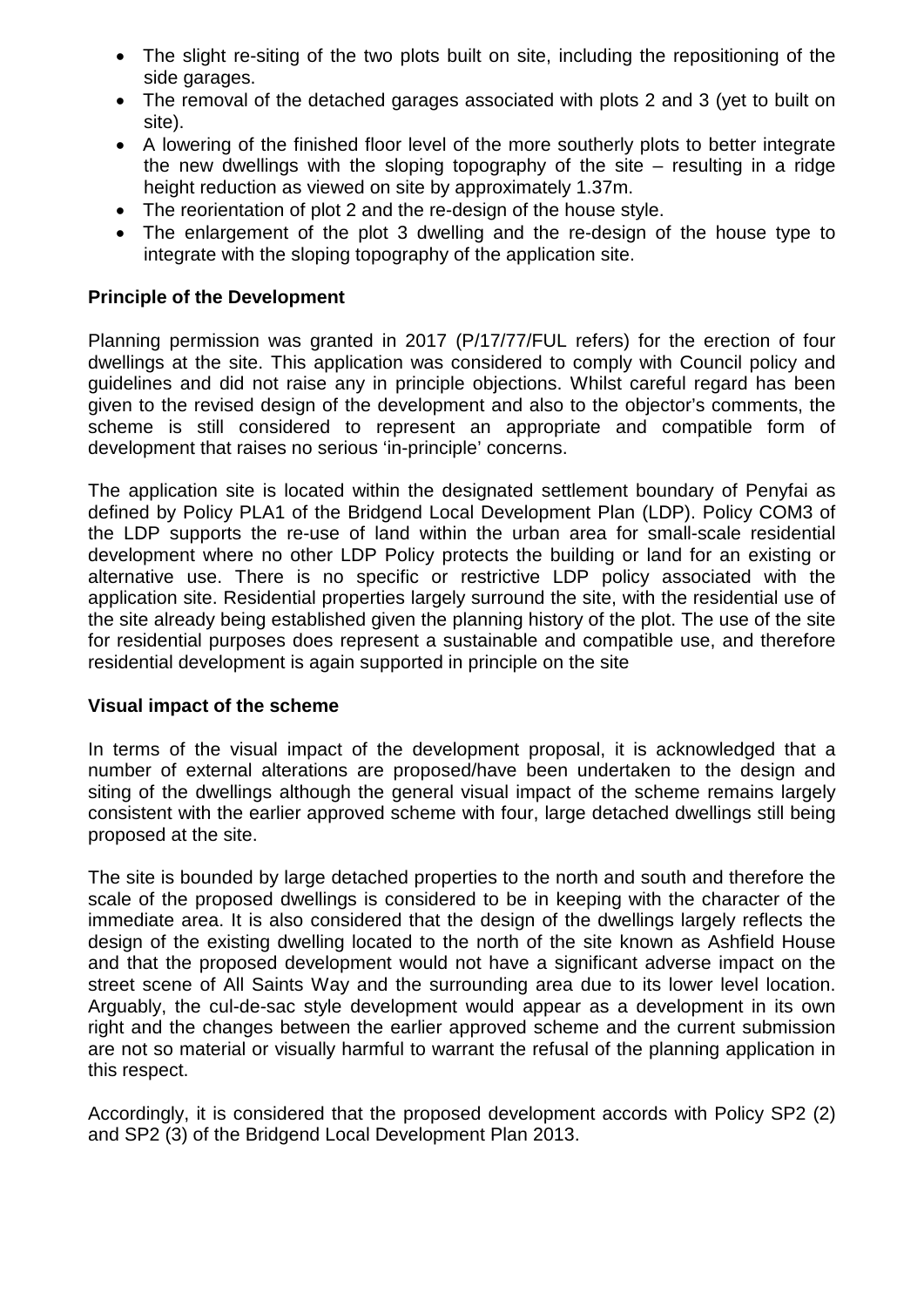### **Impact on privacy and residential amenities**

In terms of the impact on residential amenity and noting the objections received against the planning application as earlier detailed, when taking a balanced approach and noting the differences in the approved scheme to the current submission, which would arguably reduce the dominance and impact of the new dwellings on properties along Healthy Close to the south of the site, the proposal, on balance, is considered acceptable in this respect.

Plots 1 and 4 (towards the north of the site) have already been erected at the site and have no significant, adverse overbearing, overshadowing or direct overlooking impact on the neighbouring plots including Ashfield House to the North that is set on an elevated level compared to the application site.

Careful regard has been given to the likely impact and relationship of the revised plots proposed to the south of the site (plots 2 & 3) on the neighbouring plots, particularly those situated at a lower level, along Healthy Close. A strip of land/playing field access approximately 6m wide offsets the development site from the rear gardens of properties situated along Healthy Close. Whilst several objections to the scheme have been raised by the occupiers of the properties along Healthy Close, and whilst it is accepted that the scheme would change the general outlook from the rear of these properties, given the separation distances involved, the already approved consent to develop this site, and the amendments undertaken to lower the finishing floor levels of the two unbuilt dwellings, on balance, the revised proposal is considered acceptable in this respect.

Plot 2 has been re-orientated at the site with the side elevation of this property now facing the rear elevation of properties along Healthy Close (primarily numbers 2 and 3 Healthy Close). The building would be situated approximately 19.5 - 20 metres from the rear elevation of properties along Healthy Close. Whilst a small number of narrow windows are proposed within the south facing side elevation of the new plot 2 building, these are largely secondary windows that a condition would ensure are obscurely glazed in nature to fully prevent any form of overlooking from plot 2 occurring.

The revised plot 3 dwelling would now be set at a lower within the site to reduce the dominance of the building when viewed from Healthy Close with the rear of this building sited in excess of 21 meters from the rear of properties along Healthy Close (numbers 4 and 5) - between 22 and 23 metres and over 10.5 metres from the rear boundaries of the existing properties. In view of this, it is considered that there are no habitable room windows that would directly overlook any neighbouring properties or directly face any habitable room windows in existing properties at a distance less than 21metres.



*Fig. 6 – Comparison of approved scheme to revised proposal as viewed from the South (from Healthy Close)*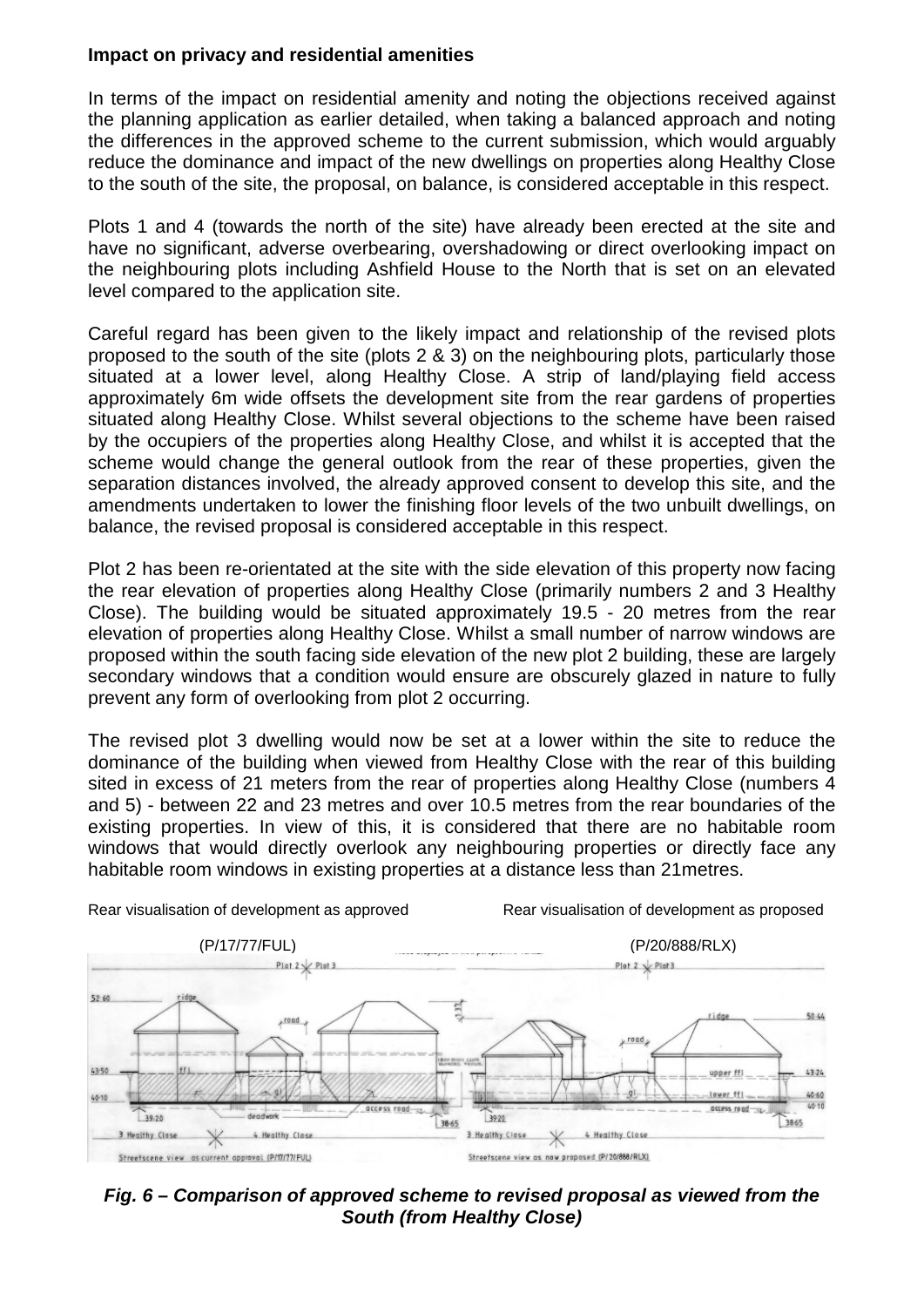Whilst mutual overlooking would arguably be possible between the rear gardens of the new dwellings and the existing properties on Healthy Close, the distances between the properties is considered acceptable and is of a similar layout to many other housing developments found within the County Borough that have been developed on sloping sites. A scheme of boundary treatments and landscaping could further screen and prevent any adverse overlooking occurring between the development site and the existing properties. Relevant conditions are therefore recommended (it is also noted that some properties along Healthy Close already benefit from a level of rear boundary treatments that would further screen the development site when viewed from the rear of these neighbouring plots).

Consequently, when considering the planning history of the site and the amendments undertaken, the proposed development is unlikely to have such a substantial negative impact on the current level of privacy and residential amenities enjoyed by neighbouring occupiers to warrant the refusal of the revised application. The submission is considered to accord with Policy SP2 (12) of the Bridgend Local Development Plan 2013 and Supplementary Planning Guidance (SPG) 02: Householder Development.

## **Highway Safety**

The Council's Highway Officer has assessed the submitted scheme and raises no objections against the proposal. It is noted that the application seeks to regularise the position of two dwellings and revise the position and design of the two dwellings yet to be constructed.

It is considered that the relocation of the dwellings has not affected the off-street parking for the site and access remains the same. Therefore, the proposal does not raise any concerns with regards to highway safety.

Notwithstanding the above, it is noted that the plans submitted as part of this application will supersede one of the previously consented plans which detailed the required vision splays from the newly created access into the site. To resolve this, the applicant has submitted an additional plan detailing the required vision splays and the relocation of the gate pillars for the adjoining property to the site which the applicant owns. A condition in this respect is therefore recommended to ensure the vision splays are retained in perpetuity. A further condition is required to ensure the first 10 metres of the highway are completed in permanent materials and the layout of the pedestrian crossing arrangement from All Saints Way to Footpath 29 Newcastle Higher shall be implemented before the whole development is brought into beneficial use and retained in perpetuity, as previously agreed.

## **Public Right of Way (PROW)**

Public Footpath 29 Newcastle Higher abuts the site and runs along the western boundary of the site which connects All Saints Way with the Cavendish Parc residential development. The footpath will also provide the main access to the proposed new playing field access which is identified on the submitted plans but does not form part of this application.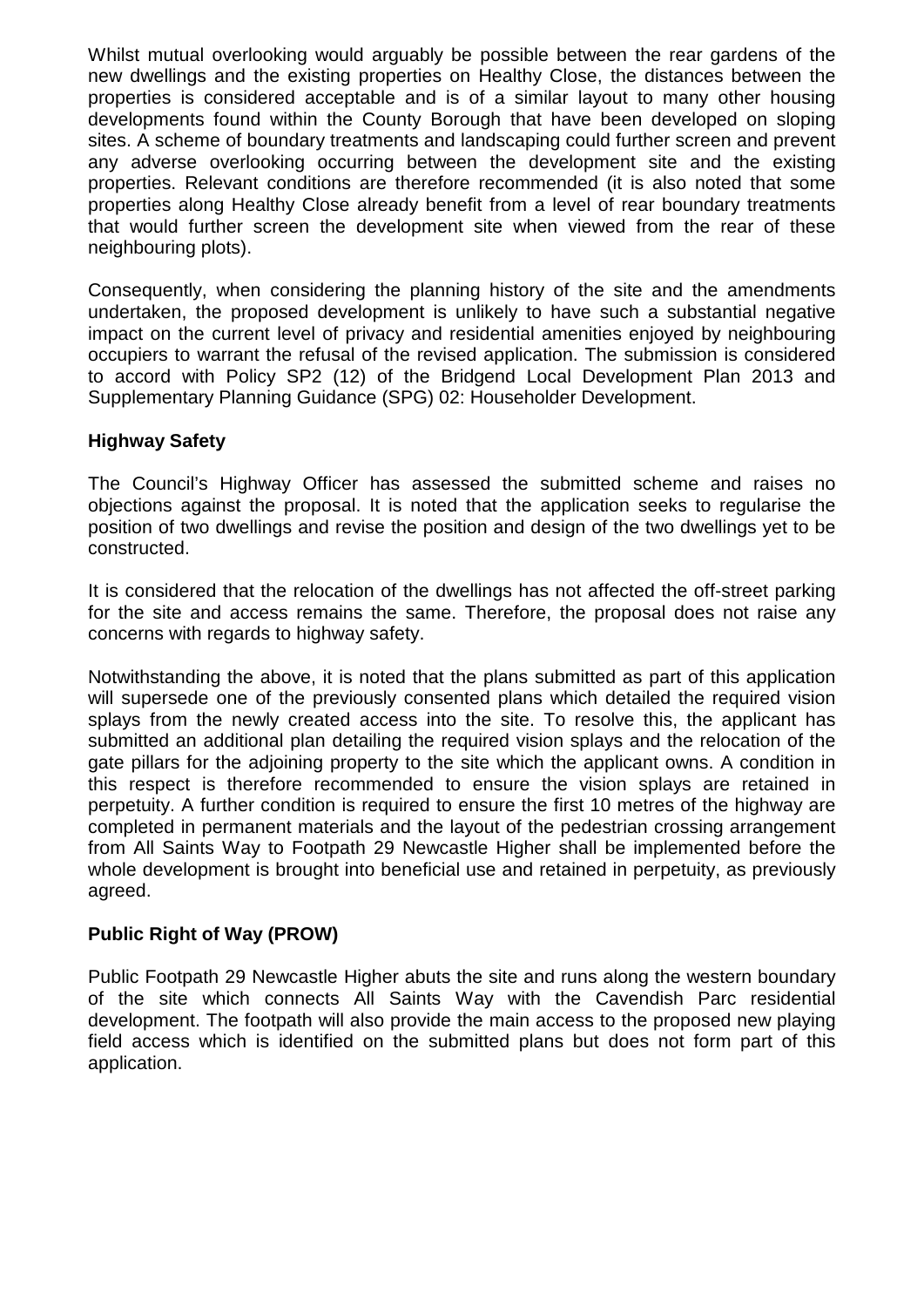The Council's Public Rights of Way Officer has considered and commented on the Section 73 application and raised no objection against the scheme. It is advised that Footpath 29 Newcastle Higher, was dedicated by Cabinet at a meeting held on 25 March 2008. Unfortunately, since that date, the Definitive Map has not been updated and therefore the route is not currently shown on the Council's Definitive Map. The approximate alignment of the footpath is, however, indicated as being towards the western boundaries of the site. It is pleasing to note that the applicant is aware of the public footpath and has made reference to its existence in the different plans associated with the application. On closer inspection of the plans submitted with the application, it would seem that none of the works associated with the proposed development would adversely affect the public footpath.

It is however difficult to establish if the applicant is intending to erect scaffolding on the footpath whilst construction works are undertaken if permission is granted. An advisory note will therefore be used to advise the applicant that the erection of scaffolding on the footpath will only be possible if access is maintained along the footpath at all times for members of the public.

Having taken into account all the points outlined above, the Rights of Way Section does not object to application P/20/888/RLX provided that the applicant keeps the footpath clear of any scaffolding whilst works are being carried out unless access can be maintained.

## **Land Drainage**

The Council's Drainage Officer is satisfied with the revised scheme and the applicant has submitted appropriate information in respect of the drainage of the development.

## **Biodiversity/Ecology**

Section 40 of the Natural Environment and Rural Communities Act 2006 states that 'every public authority must, in exercising its function, have regard, so far as is consistent with the proper exercise of those functions, to the purpose of conserving biodiversity'. This "duty to conserve biodiversity" has been replaced by a "biodiversity and resilience of ecosystems duty" under Section 6 of the Environment (Wales) Act 2016 which came into force on 21st March, 2016.

Section 6 (1) states that "a public authority must seek to maintain and enhance biodiversity in the exercise of functions in relation to Wales, and in so doing promote the resilience of ecosystems, so far as consistent with the proper exercise of those functions." Section 6(2) goes on to state that "In complying with subsection (1), a public authority must take account of the resilience of ecosystems, in particular (a) diversity between and within ecosystems; (b) the connections between and within ecosystems; (c) the scale of ecosystems; (d) the condition of ecosystems (including their structure and functioning); and, (e) the adaptability of ecosystems.

Regulation 9 of the Conservation of Habitats & Species Regulations 2010 requires LPA's to take account of the presence of European Protected Species at development sites. If they are present and affected by the development proposals, the Local Planning Authority must establish whether "the three tests" have been met, prior to determining the application.

The three tests that must be satisfied are:

1. That the development is "in the interests of public health and public safety, or for other imperative reasons of overriding public interest, including those of a social or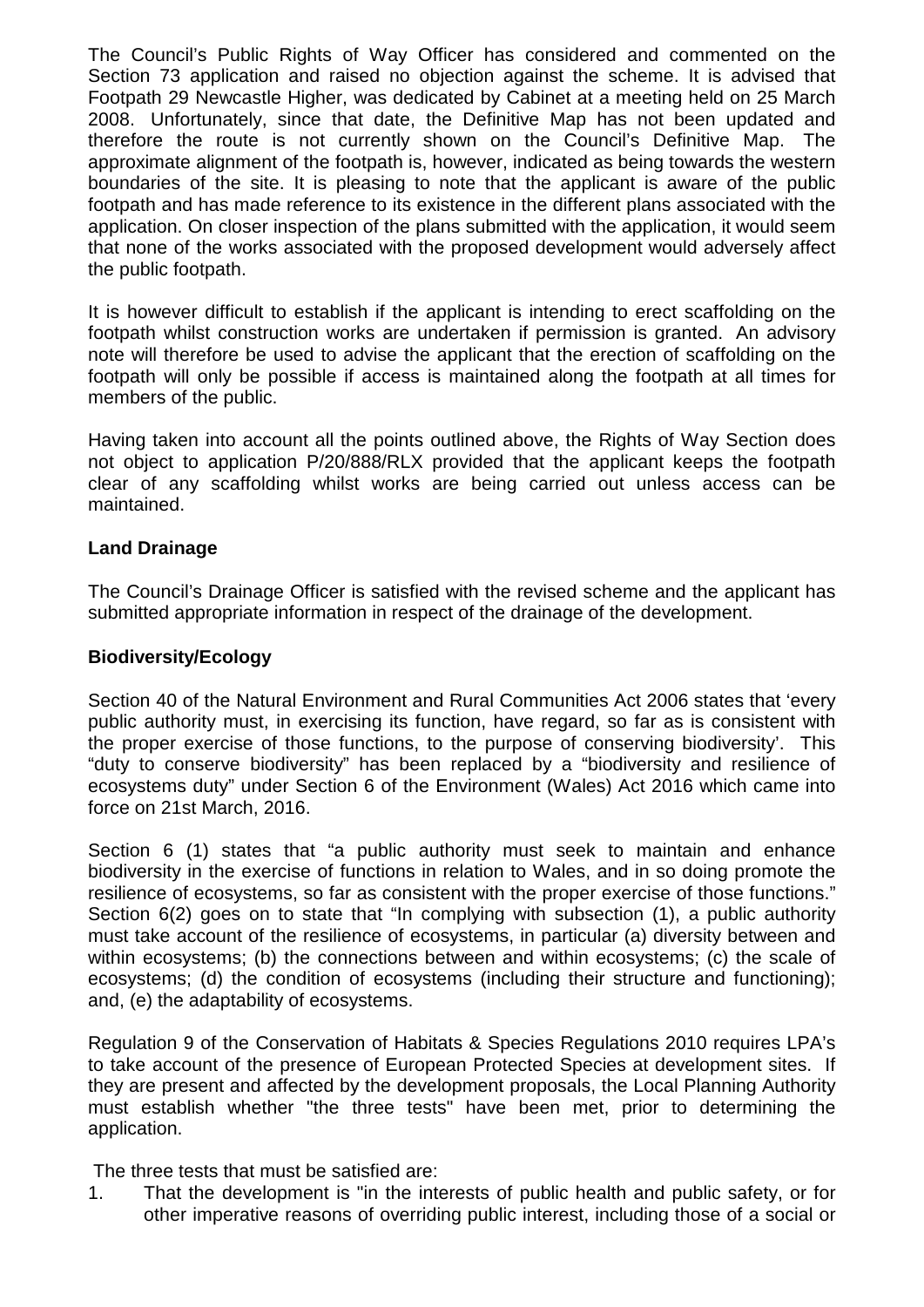economic nature and beneficial consequences of primary importance for the environment".

- 2. That there is "no satisfactory alternative"
- 3. That the derogation is "not detrimental to the maintenance of the populations of the species concerned at a favourable conservation status in their natural range

Given the nature of the development and existing characteristics of the application site, it is considered that, overall; there will be no significant adverse residual impacts on biodiversity. Therefore, the proposal is considered to comply with the requirements of the Habitats Regulations 1994 (as amended), Section 6 of the Environment (Wales) Act 2016, guidance contained within TAN 5: Nature Conservation and Planning (2009) and relevant LDP policies.

# **Section 106 Obligations**

The application proposes a site in excess of 0.15 hectares which triggers the affordable housing requirement as outlined in Policy COM5 of the LDP. The affordable housing target for the Bridgend market area is 20%. Given the low quantum of dwellings proposed, it is considered that a financial contribution in lieu of on-site affordable provision would be considered more appropriate which was indeed the case in the processing of the original application to develop the site. The previous application at the site, P/17/77/FUL refers, required a financial contribution of £73,428 for affordable housing and given these contributions have yet to be paid by the developer, it is again considered reasonable to ensure a Section 106 Agreement (or deed of variation) is imposed to the new consent to secure the unpaid sums in this instance. No contributions are required or were previously requested for Public Open Space as a previous land transfer providing new access to the adjacent playing field was considered to be of equal benefit in comparison to the provision of new Public Open Space (there is a large area of public open space to the east of the application site).

The existing Section 106 Agreement will therefore need to now relate to the new planning permission (S.73 application). On this basis, the existing S106 Agreement attached to consent P/17/77/FUL is recommended to be attached to the Section 73 consent by means of a deed of variation to confirm that the obligations secured under the original application are applied to the new Section 73 consent.

# **CONCLUSION**

Having regard to the above, whilst noting the objections lodged by neighbouring occupiers and assessing the changes undertaken to the scheme in comparison to application P/17/77/FUL, it is still considered that the revised proposal which is the subject of this S73 application, on balance, accords with the Council's Planning Policies and Guidance and would still achieve an acceptable form of development at the site.

The application is recommended for approval because the development would not adversely affect the character of the existing street scene or wider area, prejudice highway safety, privacy or visual amenities nor so significantly harm neighbours' amenities. The concerns raised by the neighbours are acknowledged, however, in this case and on balance, with due regard to the planning history of the site and the amendments undertaken that arguably aim to lessen the impact of the development on the nearest neighbouring residents, they are not considered to outweigh the other material issues connected to the development as to warrant refusal on those grounds.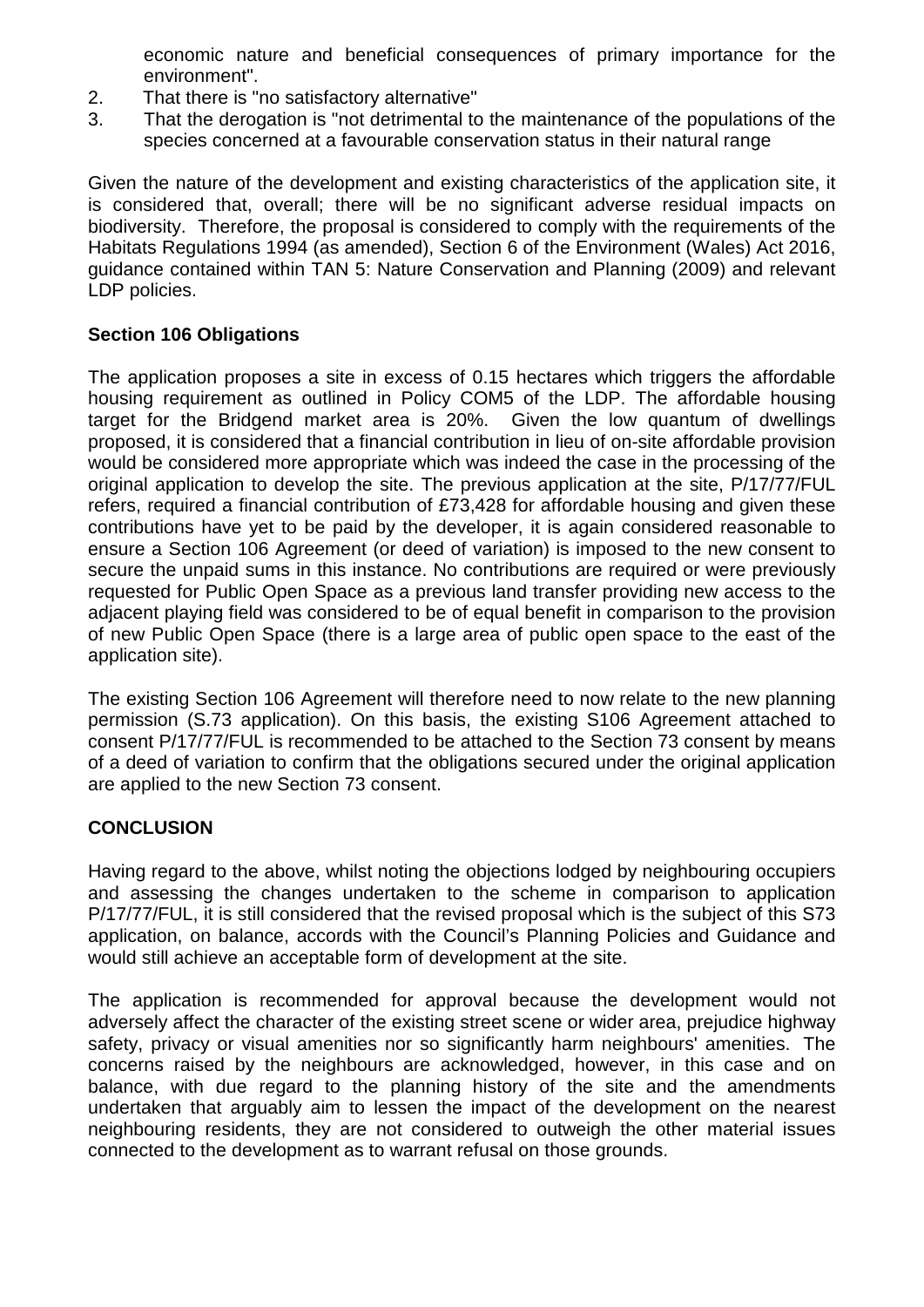## **RECOMMENDATION**

(A) The applicant enters into a Deed of Variation or supplemental S106 Planning Obligation to secure the obligations in the original Section 106 Agreement as part of this Section 73 consent.

(B) The Corporate Director Communities be given delegated powers to issue a decision notice granting consent in respect of this proposal once the applicant has entered into the aforementioned Section 106 Agreement and subject to the following conditions:-

1. The development shall be carried out in accordance with the following approved plans:

PYF/PC/03 (detached garage detail) received 31 January 2017 PYF/PC/09 REV.B (site plan) received 20th February 2017, PYF/PC/05 REV.A (cross sections) received 10 November 2020 PYF/PC/02/Rev G (working drawings plots 1 & 4) received 23 June 2021 PYF/PC/08 Rev B (as built drainage longitudinal sections) received 23 June 2021 PYF/PC/2-3/12 (foul and surface water sewer longitudinal sections serving plots 2 and 3) received 23 June 2021 PYF/PC/2 3/03 Rev A (re-design of house types on plots 2 & 3 - drainage details) received 23 June 2021 PYF/PC/2-3/01 Rev K (revised house positions and existing drainage) received 23 June 2021 PYF/PC/2-3/011 (working drawing plot 2) received 23 June 2021 PYF/PCV/2-3/02 Rev E (working drawing plot 3) received 23 June 2021 PYF/PC/10 Rev A (superimposed site plan) received 23 June 2021 PYF/PC/2 3/09a (street scene views) received 23 June 2021 PYF/PC/A (retention of vision splays) received 04 August 2021

Reason: To avoid doubt and confusion as to the nature and extent of the approved development.

2. Notwithstanding the requirements of condition 1, within 3 months of the date of this consent a scheme indicating the positions, design, materials and type of boundary treatment to be erected and a timetable for its implementation shall be submitted in writing for the agreement of the Local Planning Authority. All boundary treatments shall be carried out in accordance with the agreed plan and timetable and shall thereafter be maintained in perpetuity.

Reason: To ensure that the general amenities of the area are protected.

3. Notwithstanding the requirements of condition no.1, within 3 months of the date of this consent a scheme indicating both hard and soft landscape works to be implemented and a time table for its implementation shall be submitted in writing for the agreement of the Local Planning Authority. These details shall include all proposed planting and landscaping such as the schedule of plants/trees, species and number/densities, hard surfacing materials and an implementation programme. All landscaping works shall be carried out in accordance with the agreed plan and timetable and maintained thereafter in perpetuity.

Reason: To maintain and improve the appearance of the area in the interests of visual amenity, to promote nature conservation and to safeguard residential amenities.

4. All planting, seeding or turfing comprised in the approved details of landscaping shall be carried out in the first planting and seeding seasons following the occupation of all the buildings or the completion of the development, whichever is the sooner; and any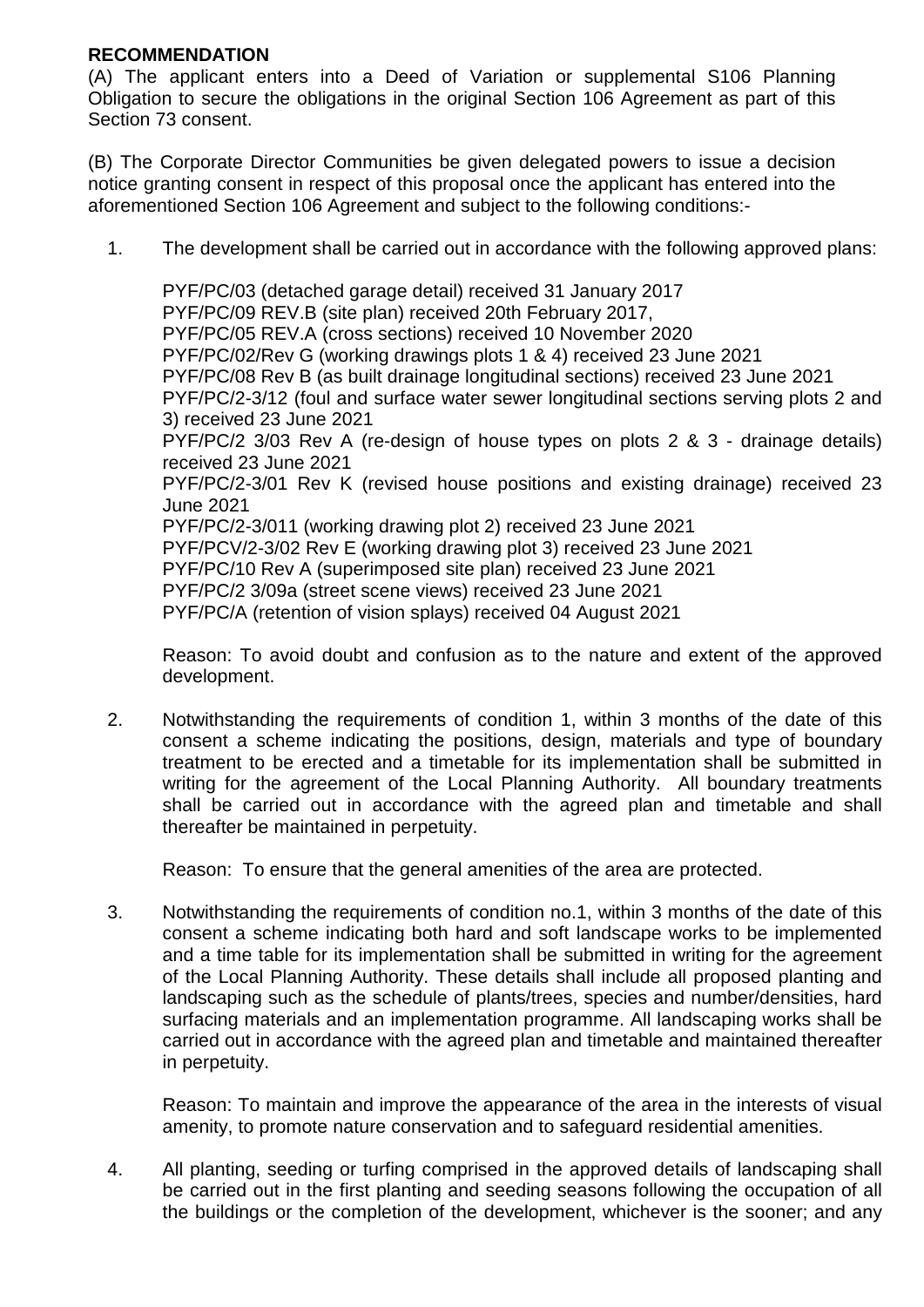trees or plants which within a period of five years from the completion of the development die, are removed or become seriously damaged or diseased shall be replaced in the next planting season with others of similar size and species, unless the Local Planning Authority gives written consent to any variation.

Reason: To maintain and improve the appearance of the area in the interests of visual amenity and to promote nature conservation.

5. Prior to the construction of the plots 2 and 3, there shall be deposited with the Local Planning Authority a Certificate from a Consulting Engineer certifying that any retaining wall/structure will be designed and constructed so as to prevent any subsequent ground movement. Any retaining wall/structure shall be constructed in accordance with the details so certified and retained thereafter in perpetuity.

Reason: In the interests of public safety.

6. Notwithstanding the requirements of condition 1, the materials to be used in the construction of the external surfaces of the dwellings at plots 2 and 3 hereby permitted, shall match the 'as built' dwellings at plots 1 and 4 on the site.

Reason: To ensure that the proposed materials of construction are appropriate for use on the development so as to enhance and protect the visual amenity of the area.

7. The drainage details for the development shall be undertaken and maintained in full accordance with the drainage layouts and management details received 08 January 2021 and plan PYF/PC/2-3/01 Rev K received 23 June 2021. The scheme must be implemented prior to the beneficial use of the plot 3 and 4 dwellings commencing.

Reason: To ensure that effective drainage facilities are provided for the development and that flood risk is not increased.

8. The previously submitted and agreed scheme (details received 22 June 2017 and 22 September 2017) for the provision of the first 10 metres of the proposed access to be completed in permanent materials and the layout of the pedestrian crossing arrangement from All Saints Way to Footpath 29 Newcastle Higher shall be implemented before plots 2 and 3 are brought into beneficial use and shall thereafter be retained in perpetuity.

Reason: In the interests of highway and pedestrian safety.

9. No structure, erection or planting exceeding 0.6 metres in height above adjacent carriageway level shall be placed within the required vision splay areas, as detailed on drawing number PYF/PC/A submitted on the 4th August 2021, at any time.

Reason: In the interests of highway and pedestrian safety.

10. Notwithstanding the requirements of condition 1, the window openings positioned within the south facing, side elevation of the dwelling building known as plot 2 (facing Healthy Close) shall be fitted with obscure glazing to a minimum of level 5 on the Pilkington index of obscurity. The windows shall be fitted prior to the beneficial use of the dwelling hereby approved (plot 2) and shall thereafter be retained in perpetuity.

Reason: In the interests of privacy and neighbouring residential amenity.

11. Notwithstanding the provisions of the Town and Country Planning (General Permitted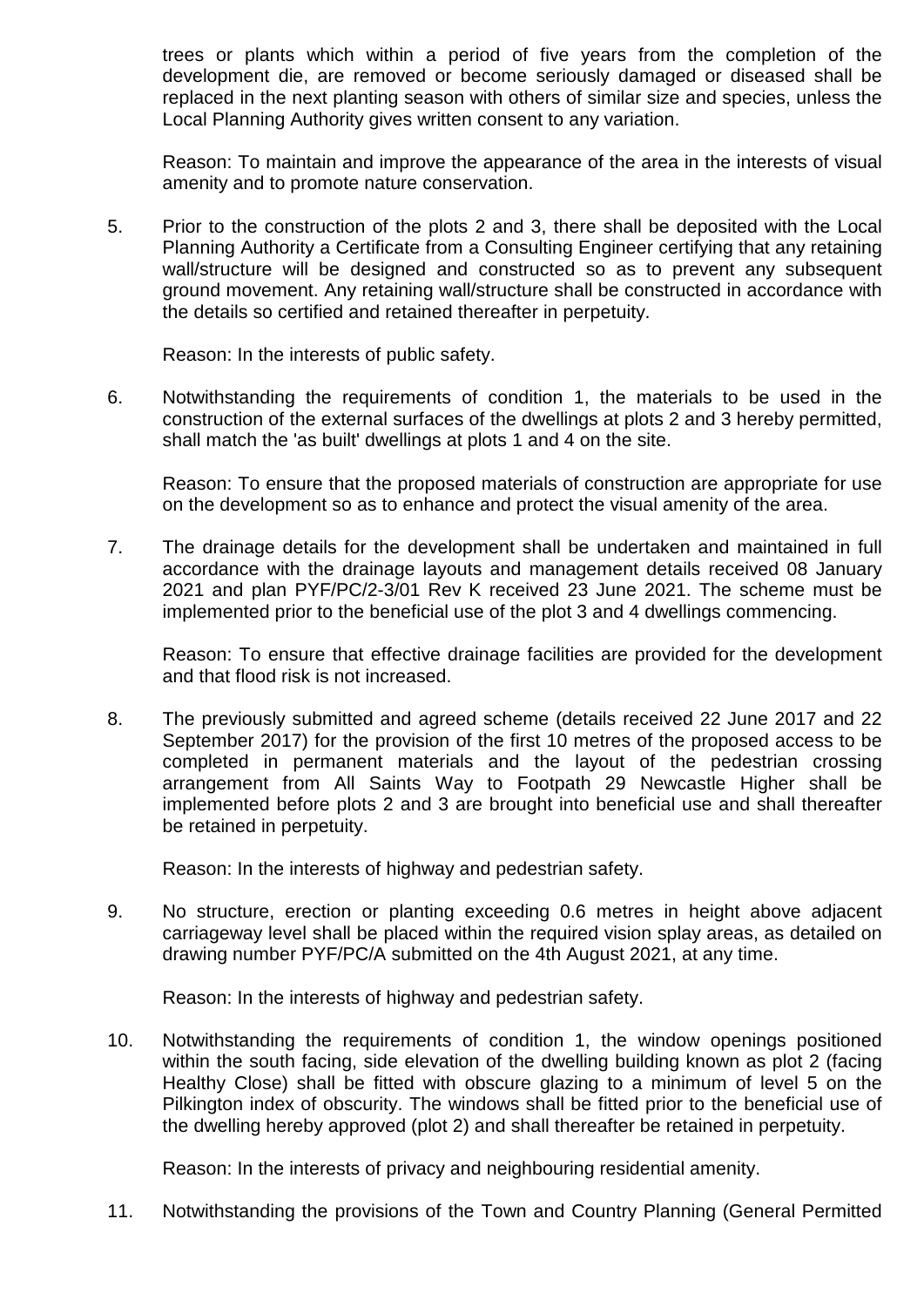Development) (Amendment) (Wales) Order 2013 (or any Order revoking and reenacting that Order with or without modification) no development shall be carried out which comes within Parts 1 (Classes A, B and C) of Schedule 2 of this Order, without the prior permission of the Local Planning Authority.

Reason: To enable the Local Planning Authority future control over the scale of development as well as the installation of new windows or dormers, or the extension of the properties to the rear, in the interests of the residential amenities of adjacent properties and to protect the amenity space provided within the properties.

12. Notwithstanding the provisions of the Town and Country Planning (General Permitted Development) (Amendment) (Wales) Order 2013 (or any Order revoking and reenacting that Order with or without modification) no building, structure or enclosure required for a purpose incidental to the enjoyment of the dwelling-houses shall be constructed, erected, or placed within the curtilage.

Reason: To enable the Local Planning Authority to control the scale of development.

# 13. THE FOLLOWING ARE ADVISORY NOTES NOT CONDITIONS

a) The S73 application is recommended for approval because the development complies with Council policy and guidelines and does not adversely affect the character of the area or adversely affect the privacy or visual amenities nor so significantly harms neighbours' amenities and highway safety to warrant refusal.

b) The applicant may need to apply to Dwr Cymru / Welsh Water (DCWW) for any connection to the public sewer under S106 of the Water industry Act 1991. If the connection to the public sewer network is either via a lateral drain (i.e. a drain which extends beyond the connecting property boundary) or via a new sewer (i.e. serves more than one property), it is now a mandatory requirement to first enter into a Section 104 Adoption Agreement (Water Industry Act 1991). The design of the sewers and lateral drains must also conform to the Welsh Ministers Standards for Gravity Foul Sewers and Lateral Drains, and conform with the publication "Sewers for Adoption"- 7th Edition. Further information can be obtained via the Developer Services pages of www.dwrcymru .com

c) The applicant is also advised that some public sewers and lateral drains may not be recorded on the maps of public sewers because they were originally privately owned and were transferred into public ownership by nature of the Water Industry (Schemes for Adoption of Private Sewers) Regulations 2011. The presence of such assets may affect the proposal. In order to assist DCWW in dealing with the proposal the applicant may contact Dwr Cymru Welsh Water. Under the Water Industry Act 1991 Dwr Cymru Welsh Water has rights of access to its apparatus at all times.

d) The proposed development is crossed by a public sewer. Dwr Cymru Welsh Water as Statutory Undertaker has statutory powers to access their apparatus at all times. It may be possible for this sewer to be diverted although the developer must consult Dwr Cymru Welsh Water with respect of the development.

e) Before creating, altering or reinstating any vehicular crossover, constructional details must be agreed with the Highway Maintenance Manager. The applicant should contact the highway maintenance inspector for the area, Bridgend County Borough Council, Civic Offices, Angel Street, Bridgend. Telephone No. (01656) 642541.

f) The Rights of Way Section does not object to the application (P/20/888/RLX)